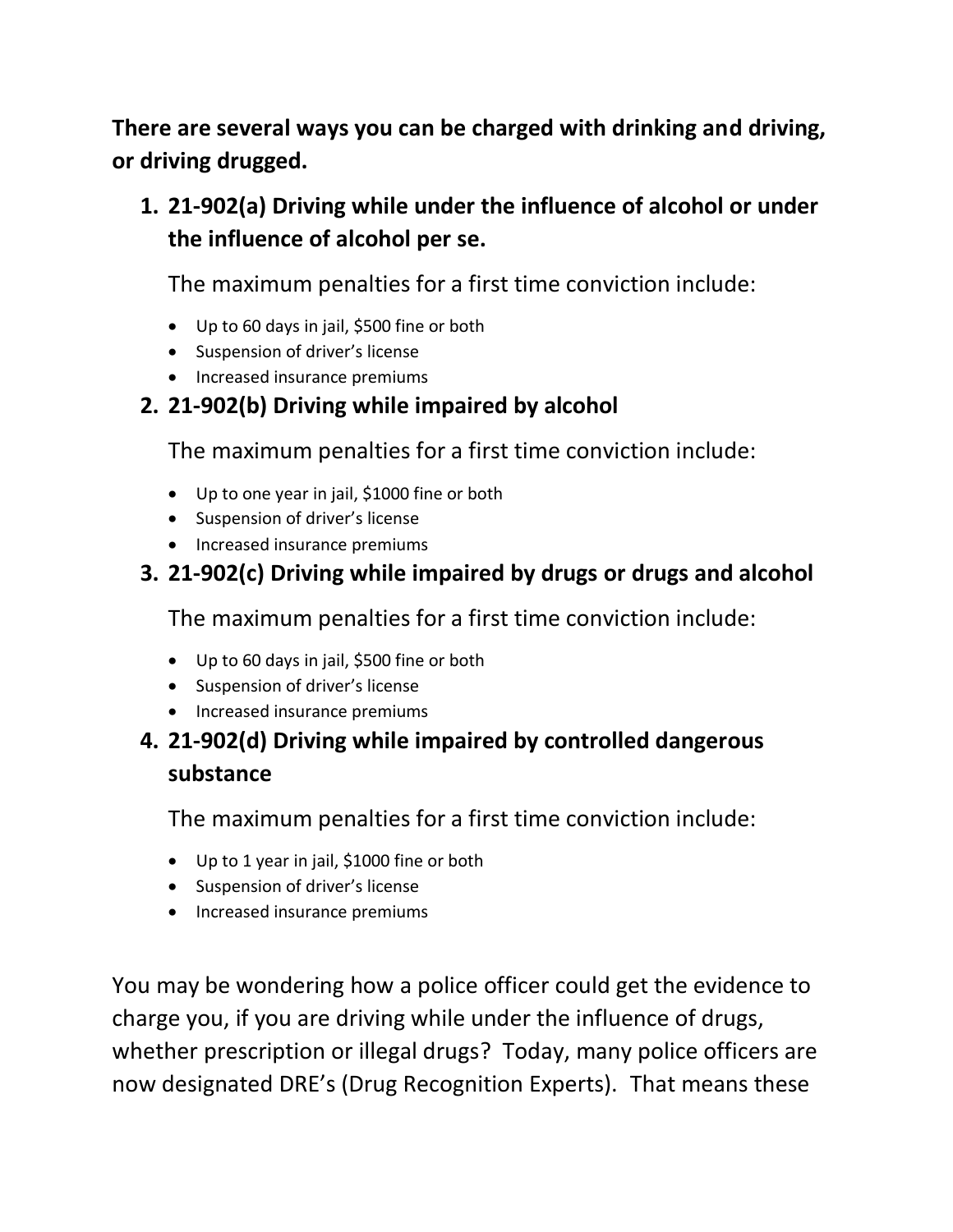police officers are specially trained to perform tests, and detect drug impairment.

#### **For a more detailed list of all penalties for first and subsequent violations under 21-902 see list:**

# **Maryland Code, Transportation § 21-902**

 $(a)(1)(i)$  A person may not drive or attempt to drive any vehicle while under the influence of alcohol.

(ii) A person may not drive or attempt to drive any vehicle while the person is under the influence of alcohol per se.

(iii) A person convicted of a violation of this paragraph is subject to:

1. For a first offense, imprisonment not exceeding 1 year or a fine not exceeding \$1,000 or both;

2. For a second offense, imprisonment not exceeding 2 years or a fine not exceeding \$2,000 or both; and

3. For a third or subsequent offense, imprisonment not exceeding 3 years or a fine not exceeding \$3,000 or both.

(iv) For the purpose of determining subsequent offender penalties for a violation of this paragraph, a prior conviction under this subsection or subsection (b), (c), or (d) of this section, within 5 years before the conviction for a violation of this paragraph, shall be considered a prior conviction.

(2)(i) A person may not violate paragraph (1) of this subsection while transporting a minor.

(ii) A person convicted of a violation of this paragraph is subject to:

1. For a first offense, imprisonment not exceeding 2 years or a fine not exceeding \$2,000 or both;

2. For a second offense, imprisonment not exceeding 3 years or a fine not exceeding \$3,000 or both; and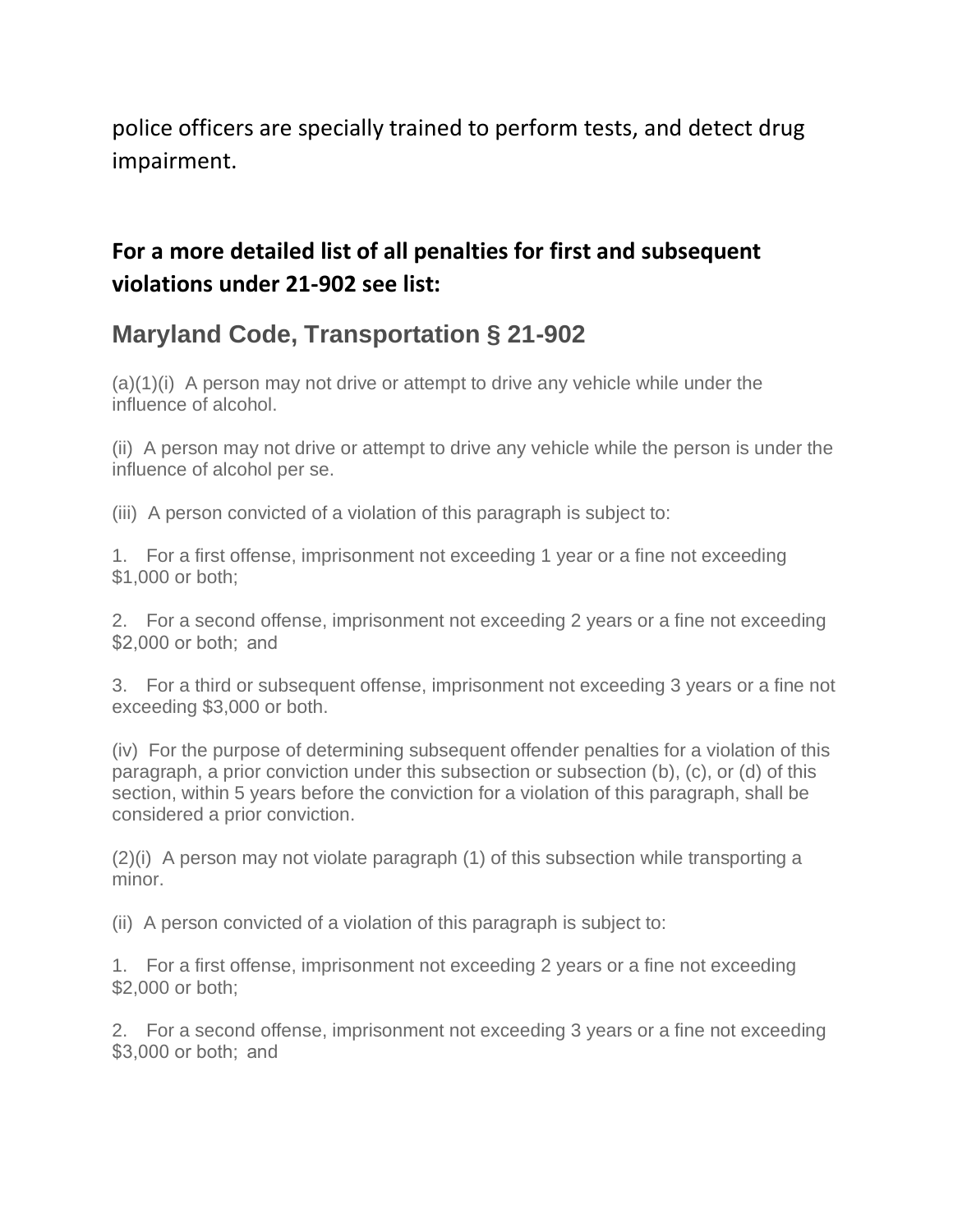3. For a third or subsequent offense, imprisonment not exceeding 4 years or a fine not exceeding \$4,000 or both.

(iii) For the purpose of determining subsequent offender penalties for a violation of this paragraph, a prior conviction under this paragraph or subsection (b)(2), (c)(2), or (d)(2) of this section shall be considered a prior conviction.

(b)(1)(i) A person may not drive or attempt to drive any vehicle while impaired by alcohol.

(ii) A person convicted of a violation of this paragraph is subject to:

1. For a first offense, imprisonment not exceeding 2 months or a fine not exceeding \$500 or both;

2. For a second offense, imprisonment not exceeding 1 year or a fine not exceeding \$500 or both: and

3. For a third or subsequent offense, imprisonment not exceeding 3 years or a fine not exceeding \$3,000 or both.

(iii) For the purpose of determining subsequent offender penalties for a violation of this paragraph, a prior conviction under this subsection or subsection (a), (c), or (d) of this section shall be considered a prior conviction.

(2)(i) A person may not violate paragraph (1) of this subsection while transporting a minor.

(ii) A person convicted of a violation of this paragraph is subject to:

1. For a first offense, imprisonment not exceeding 6 months or a fine not exceeding \$1,000 or both;

2. For a second offense, imprisonment not exceeding 1 year or a fine not exceeding \$2,000 or both;  and

3. For a third or subsequent offense, imprisonment not exceeding 4 years or a fine not exceeding \$4,000 or both.

(iii) For the purpose of determining subsequent offender penalties for a violation of this paragraph, a prior conviction under this paragraph or subsection (a)(2), (c)(2), or (d)(2) of this section shall be considered a prior conviction.

(c)(1)(i) A person may not drive or attempt to drive any vehicle while so far impaired by any drug, any combination of drugs, or a combination of one or more drugs and alcohol that the person cannot drive a vehicle safely.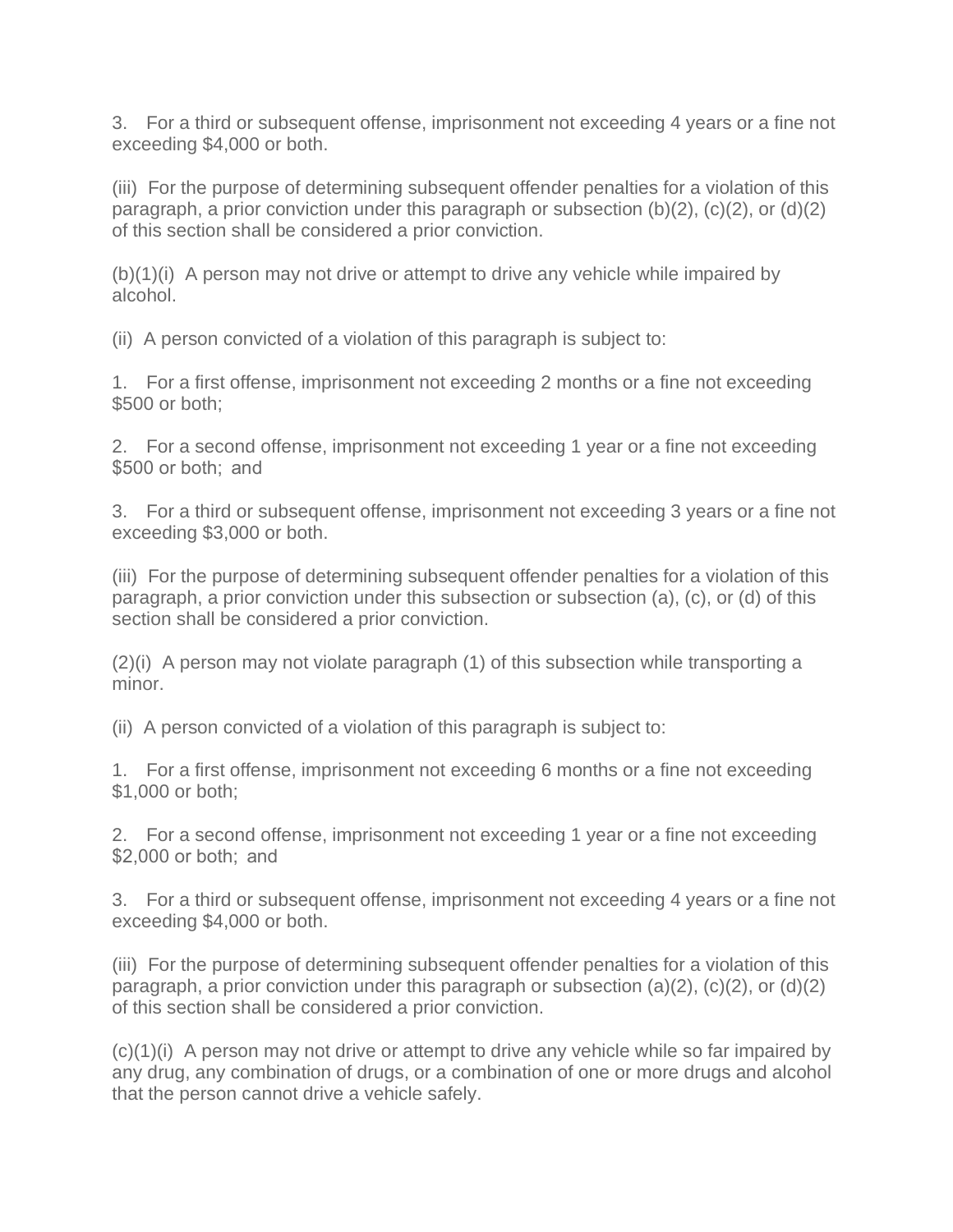(ii) A person convicted of a violation of this paragraph is subject to:

1. For a first offense, imprisonment not exceeding 2 months or a fine not exceeding \$500 or both;

2. For a second offense, imprisonment not exceeding 1 year or a fine not exceeding \$500 or both; and

3. For a third or subsequent offense, imprisonment not exceeding 3 years or a fine not exceeding \$3,000 or both.

(iii) For the purpose of determining subsequent offender penalties for a violation of this paragraph, a prior conviction under this subsection or subsection (a), (b), or (d) of this section shall be considered a prior conviction.

(iv) It is not a defense to any charge of violating this subsection that the person charged is or was entitled under the laws of this State to use the drug, combination of drugs, or combination of one or more drugs and alcohol, unless the person was unaware that the drug or combination would make the person incapable of safely driving a vehicle.

(2)(i) A person may not violate paragraph (1) of this subsection while transporting a minor.

(ii) A person convicted of a violation of this paragraph is subject to:

1. For a first offense, imprisonment not exceeding 6 months or a fine not exceeding \$1,000 or both;

2. For a second offense, imprisonment not exceeding 1 year or a fine not exceeding \$2,000 or both;  and

3. For a third or subsequent offense, imprisonment not exceeding 4 years or a fine not exceeding \$4,000 or both.

(iii) For the purpose of determining subsequent offender penalties for a violation of this paragraph, a prior conviction under this paragraph or subsection (a)(2), (b)(2), or (d)(2) of this section shall be considered a prior conviction.

 $(d)(1)(i)$  A person may not drive or attempt to drive any vehicle while the person is impaired by any controlled dangerous substance, as that term is defined in  $\frac{6}{9}$  5-101 of [the Criminal Law Article](https://1.next.westlaw.com/Link/Document/FullText?findType=L&originatingContext=document&transitionType=DocumentItem&pubNum=1016992&refType=LQ&originatingDoc=I2618eae081f411e79936df3c824e394b&cite=MDCRLWS5-101) , if the person is not entitled to use the controlled dangerous substance under the laws of this State.

(ii) A person convicted of a violation of this paragraph is subject to: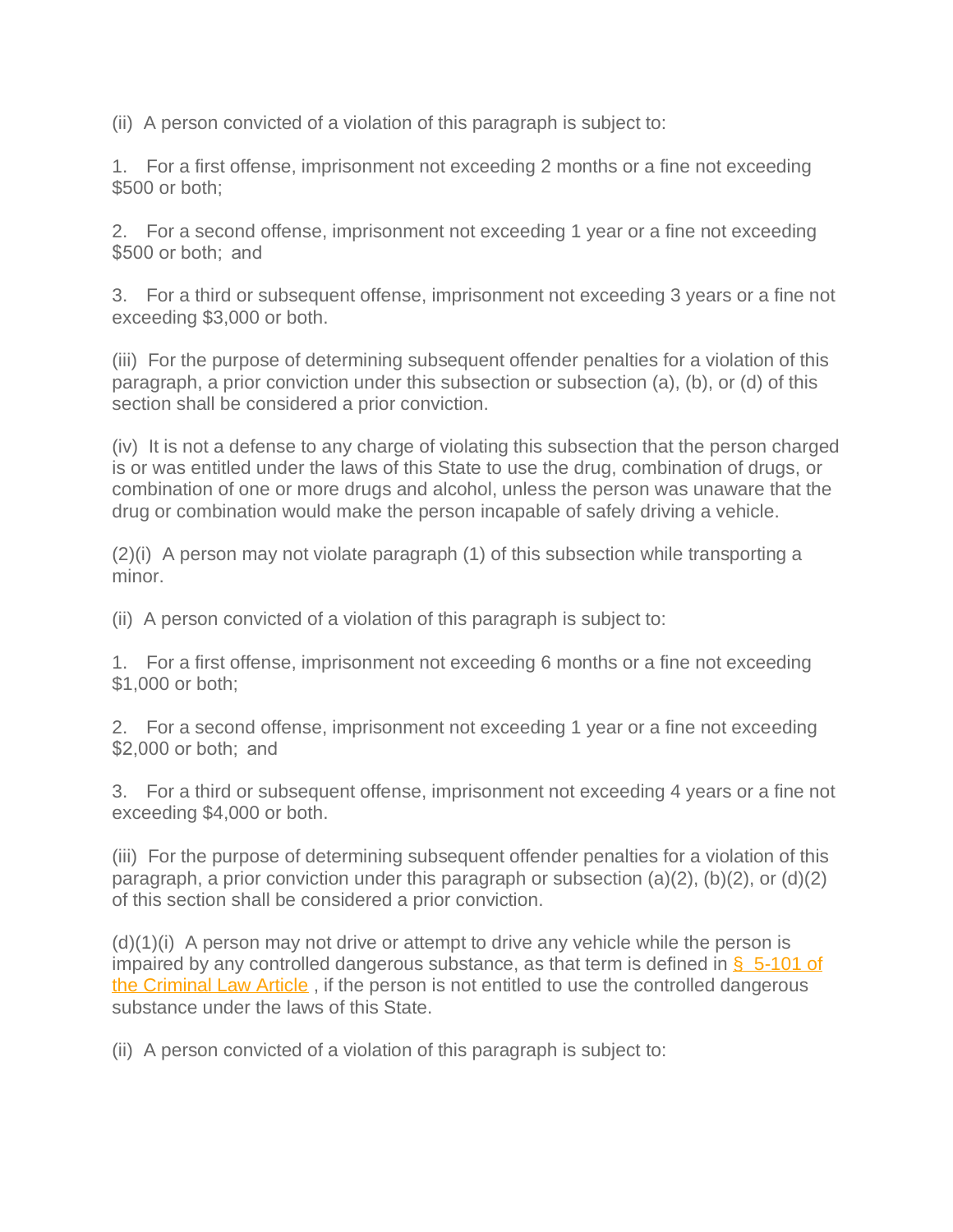1. For a first offense, imprisonment not exceeding 1 year or a fine not exceeding  $$1,000$  or both;

2. For a second offense, imprisonment not exceeding 2 years or a fine not exceeding \$2,000 or both;  and

3. For a third or subsequent offense, imprisonment not exceeding 3 years or a fine not exceeding \$3,000 or both.

(iii) For the purpose of determining subsequent offender penalties for a violation of this paragraph, a prior conviction under this subsection or subsection (a), (b), or (c) of this section, within 5 years before the conviction for a violation of this paragraph, shall be considered a prior conviction.

(2)(i) A person may not violate paragraph (1) of this subsection while transporting a minor.

(ii) A person convicted of a violation of this paragraph is subject to:

1. For a first offense, imprisonment not exceeding 2 years or a fine not exceeding \$2,000 or both;

2. For a second offense, imprisonment not exceeding 3 years or a fine not exceeding \$3,000 or both;  and

3. For a third or subsequent offense, imprisonment not exceeding 4 years or a fine not exceeding \$4,000 or both.

(iii) For the purpose of determining subsequent offender penalties for a violation of this paragraph, a prior conviction under this paragraph or subsection  $(a)(2)$ ,  $(b)(2)$ , or  $(c)(2)$ of this section shall be considered a prior conviction.

(e) For purposes of the application of subsequent offender penalties under this section, a conviction for a crime committed in another state or federal jurisdiction that, if committed in this State, would constitute a violation of subsection (a)(1) or (2), (b)(1) or  $(2)$ ,  $(c)(1)$  or  $(2)$ , or  $(d)(1)$  or  $(2)$  of this section shall be considered a violation of subsection (a)(1) or (2), (b)(1) or (2), (c)(1) or (2), or (d)(1) or (2) of this section.

(f)(1) In this subsection, "imprisonment" includes confinement in:

(i) An inpatient rehabilitation or treatment center; or

(ii) Home detention that includes electronic monitoring for the purpose of participating in an alcohol treatment program that is:

1. Certified by the Maryland Department of Health;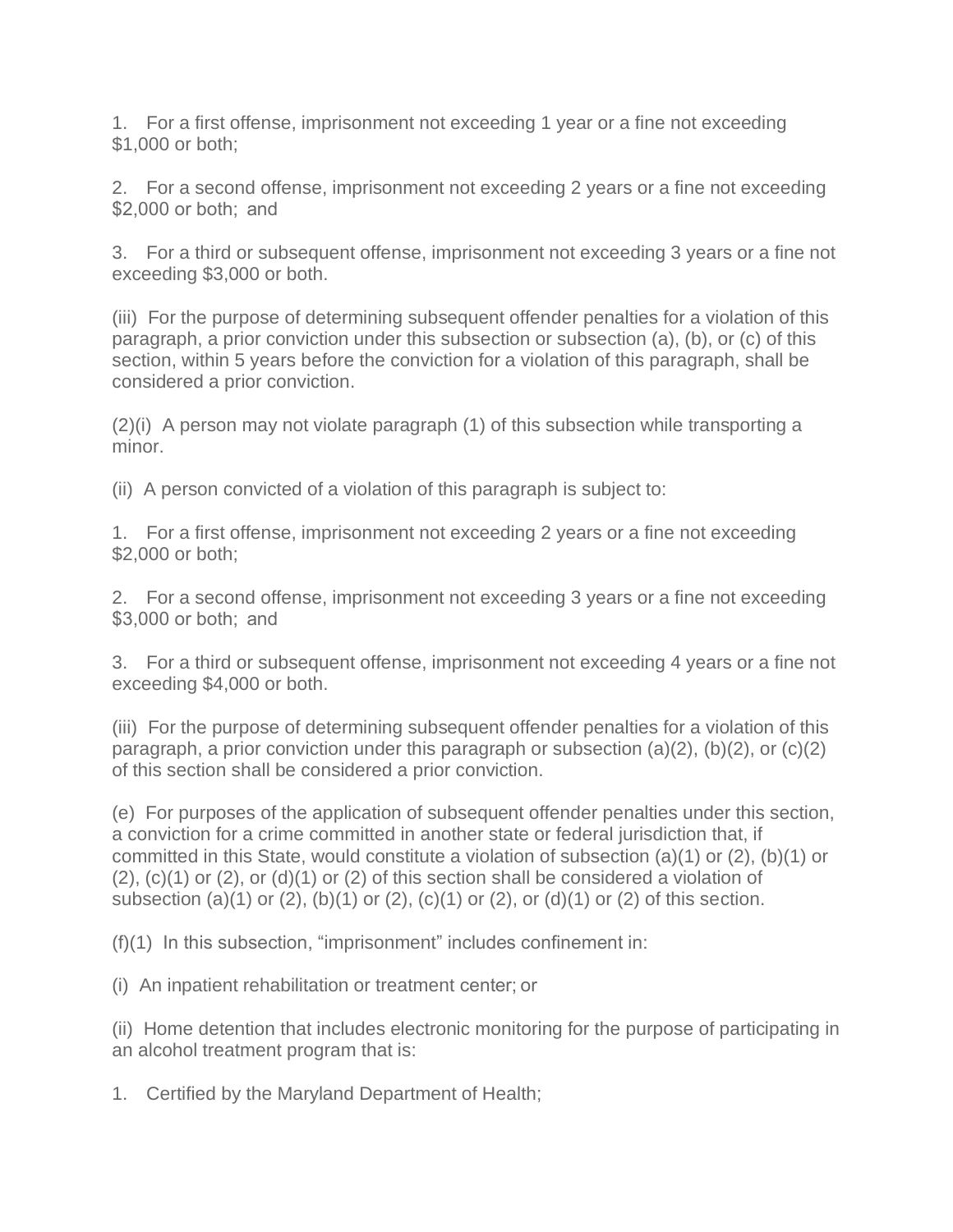2. Certified by an agency in an adjacent state that has powers and duties similar to the Maryland Department of Health; or

3. Approved by the court.

(2)(i) A person who is convicted of a violation of subsection (a) of this section within 5 years after a prior conviction under that subsection is subject to a mandatory minimum penalty of imprisonment for not less than 5 days.

(ii) A person who is convicted of a third or subsequent offense under subsection (a) of this section within 5 years after a prior conviction under that subsection is subject to a mandatory minimum penalty of imprisonment for not less than 10 days.

(3)(i) A person who is convicted of a violation of subsection (d) of this section within 5 years after a prior conviction under that subsection is subject to a mandatory minimum penalty of imprisonment for not less than 5 days.

(ii) A person who is convicted of a third or subsequent offense under subsection (d) of this section within 5 years after a prior conviction under that subsection is subject to a mandatory minimum penalty of imprisonment for not less than 10 days.

(4) A person who is convicted of an offense under subsection (a) of this section within 5 years after a prior conviction under that subsection shall be required by the court to:

(i) Undergo a comprehensive alcohol abuse assessment; and

(ii) If recommended at the conclusion of the assessment, participate in an alcohol program as ordered by the court that is:

1. Certified by the Maryland Department of Health;

2. Certified by an agency in an adjacent state that has powers and duties similar to the Maryland Department of Health;  or

3. Approved by the court.

(5) A person who is convicted of an offense under subsection (d) of this section within 5 years after a prior conviction under that subsection shall be required by the court to:

(i) Undergo a comprehensive drug abuse assessment; and

(ii) If recommended at the conclusion of the assessment, participate in a drug program as ordered by the court that is:

1. Certified by the Maryland Department of Health;